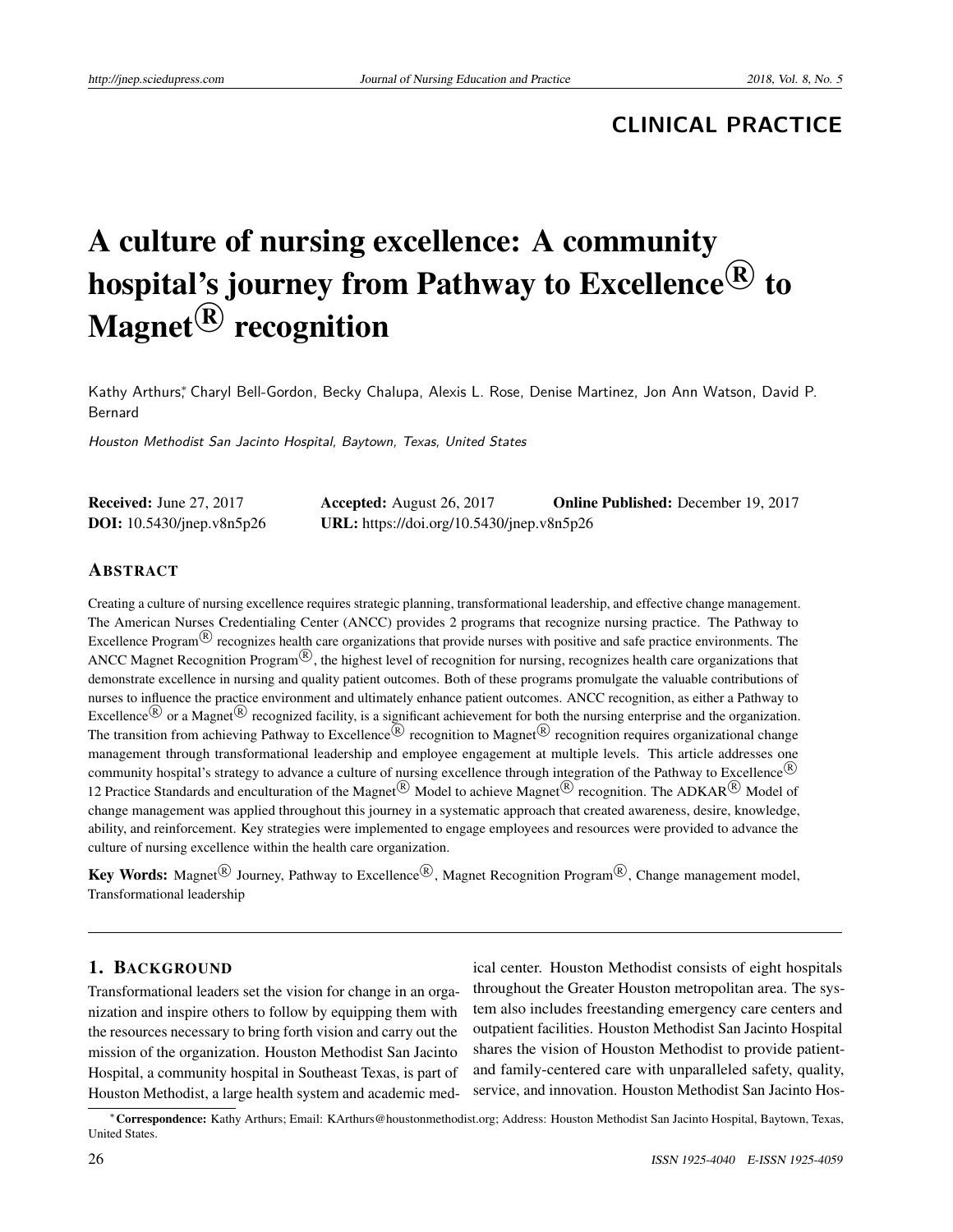pital has built a culture of nursing excellence. The hospital was first recognized as a Pathway to Excellence  $\mathbb{R}$  hospital in 2011 and achieved re-designation in 2014 by the American Nurses Credentialing Center (ANCC). Most recently, the hospital achieved the prestigious Magnet<sup>®</sup> recognition from the ANCC Magnet Recognition Program<sup>®</sup>. Transformational leaders with a commitment to excellence were an integral part of these achievements, which publicly recognize nursing excellence and quality patient outcomes.

The Magnet Recognition Program $^{\circledR}$  is used worldwide as a gold standard for nursing excellence.[\[1\]](#page-10-0) According to the ANCC, "healthcare organizations across the world are using the Magnet Recognition Program<sup>®</sup> to achieve excellence in nursing practice, improve patient outcomes and develop healthy work environments for nurses". The "evidence required for Magnet<sup>®</sup> recognition in the international community is the same for the United States or its territories".[\[1\]](#page-10-0) Achieving Magnet $\overline{R}$  recognition is a comprehensive and lengthy process which requires organizational commitment. Tai and Bame<sup>[\[2\]](#page-10-1)</sup> conducted a study of organizational and community factors associated with hospitals that achieved Magnet $\overline{R}$  recognition in the United States and found that only 2.6% of the total number of community hospital across the nation achieved this prestigious recognition. Broom and Tilbury<sup>[\[3\]](#page-10-2)</sup> report the term Magnet<sup>®</sup> Journey is common throughout the nursing community. This term describes the process of advancement to a Magnet<sup>( $\overline{R}$ </sup> culture which is a continuous quest for excellence. It demands a clear vision, innovation, and ongoing commitment with nurse involvement at all levels.[\[3\]](#page-10-2)

With the ever-changing dynamic climate of health care, effective change management is a necessary skill for nurse leaders. Huston $[4]$  predicted the need for nurse leaders to envision and be proactive to change. Setting the course for the Pathway to Excellence Program<sup>®</sup> recognition and Magnet<sup>®</sup> recognition at Houston Methodist San Jacinto Hospital required transformational leadership by nurse leaders ready to develop and implement a plan for cultural change. Tai and Bame<sup>[\[2\]](#page-10-1)</sup> explained that hospitals may benefit by better management of resources and quality improvements when including Magnet<sup>®</sup> concepts in their strategic planning. Therefore, nurse leaders at Houston Methodist San Jacinto Hospital developed a nursing strategic plan which supported the hospital strategic plan and organizational commitment to advance the culture of excellence. Furthermore, the ANCC<sup>[\[1\]](#page-10-0)</sup> identifies the steps in the Magnet<sup> $(R)$ </sup> Appraisal Process in the 2014 Magnet<sup>( $\&$ </sup>) Application Manual which include the following: 1) application; 2) submission of a written document that describes and demonstrates the sources of evidence within the Magnet<sup>( $\overline{R}$ </sup> Model; 3) Magnet<sup>( $\overline{R}$ </sup> Site Visit; and 4) the Commission on Magnet $\left( \mathbb{R} \right)$  Recognition Decision. These steps were considered in strategic planning to advance the culture of excellence within Houston Methodist San Jacinto Hospital. This article addresses one community hospital's strategy to advance a culture of nursing excellence through integration of the Pathway to Excellence<sup>®</sup> 12 Practice Standards and enculturation of the Magnet<sup>( $\overline{R}$ )</sup> Model to achieve Magnet<sup>( $\overline{R}$ )</sup> recognition.

#### 2. DEFINITIONS

#### 2.1 Pathway to excellence $(\mathbf{R})$

The Pathway to Excellence<sup> $\circledR$ </sup> Program is a recognition pro-gram for health care organizations provided by the ANCC.<sup>[\[5\]](#page-10-4)</sup> It recognizes health care organizations that provide nurses with positive and safe practice environments.<sup>[\[2\]](#page-10-1)</sup> The program sets forth 12 practice standards that organizations put into place to provide a positive and safe workplace where nurses have opportunities for professional development to excel in their practice.

#### 2.2 Magnet recognition program $\mathbb{R}$

The ANCC's Magnet Recognition Program $\overline{R}$  is the highest recognition for nursing and recognizes organizations for nursing excellence, quality patient care, and innovation.<sup>[\[6\]](#page-10-5)</sup> This program has evolved over the years and provides organizations with the opportunity to describe and demonstrate nursing excellence. Originally, organizations recognized by the Magnet Recognition Program<sup>®</sup> demonstrated the 14 Forces of Magnetism, that is, those characteristics that would draw a nurse to an organization and create a positive practice environment where nurses can excel in nursing.  $[1, 7]$  $[1, 7]$  $[1, 7]$  Luzin-ski<sup>[\[7\]](#page-11-0)</sup> explains that while the Forces of Magnetism create structures of excellence within organizations, the development of a new Magnet $\left(\mathbb{R}\right)$  Model was important for outcomes that indicate a culture of quality and innovation. In 2008, the ANCC introduced the Magnet $\mathbb{R}^{\mathbb{R}}$  Model. The new model focuses on empirical outcomes and integrates the original 14 Forces of Magnetism.[\[1\]](#page-10-0) This spurred organizations seeking Magnet $\overline{R}$  recognition to not only focus on the structures and processes of integrating the 14 Forces of Magnetism, but also the outcomes of such.

The new Magnet $\left(\mathbb{R}\right)$  Model provides a framework for nursing excellence. It consists of 5 domains: (1) transformational leadership; (2) structural empowerment; (3) exemplary professional practice; (4) new knowledge, innovations, and improvements; and (5) empirical outcomes.<sup>[\[1\]](#page-10-0)</sup>

## 2.3 The ADKAR $\mathbb{\mathbb{R}}$  model

The ADKAR $\mathbb{R}$  model is a guide for change management and includes the following 5 elements: awareness, desire,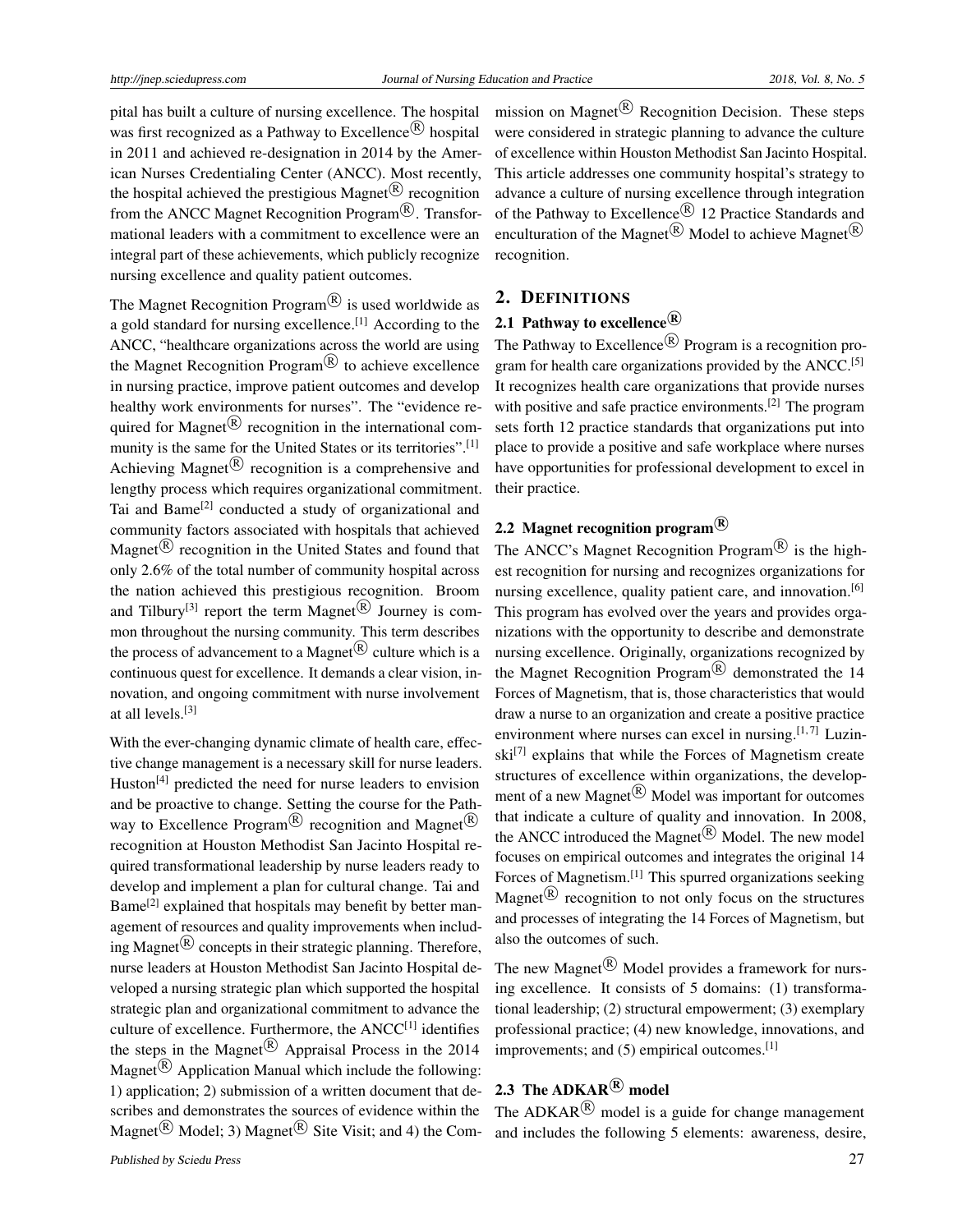knowledge, ability, and reinforcement.[\[8\]](#page-11-1) The Organizational Development Department at Houston Methodist adopted the ADKAR model as the change management model to guide change within the organization.

#### 3. CULTURE OF NURSING EXCELLENCE

The shared ICARE Values of Integrity, Compassion, Accountability, Respect, and Excellence are part of the culture at Houston Methodist San Jacinto Hospital. The commitment to excellence is part of the culture and climate within the organization. According to Tsai, $[9]$  organizational culture represents shared assumptions, values, and beliefs within an organization that influence behaviors. Tsai<sup>[\[9\]](#page-11-2)</sup> found that a positive interaction between leaders and employees leads to collaboration in carrying out the organization's mission. Sarros et al.<sup>[\[10\]](#page-11-3)</sup> postulated that organizational culture is essential and an important determinant of the climate of underlying cultural practices within the internal and external environments. Glisson and James as cited in Sarros et al.<sup>[\[10\]](#page-11-3)</sup> further explained that organizational culture involves the norms within the workplace, such as behavioral expectations and beliefs, which differ from climate and which describe how the work environment is perceived by the individual. Building a culture of nursing excellence involves the entire organization.

The Houston Methodist San Jacinto Hospital Chief Nursing Officer and nurse leaders (directors and managers) strategically planned and implemented structures and processes to support the 12 Pathway to Excellence<sup>®</sup> standards. Strategic actions to support nursing professional development were implemented. These included utilization of a clinical career pathway for professional advancement of clinical nurses within the organization. A tuition reimbursement program with flexible scheduling was also established to support nurses returning to school to advance their degrees. In addition, the importance of nursing certification was emphasized with certification reimbursement and participation in programs such as ANCC Success Pays<sup>TM</sup>. Educational resources for certification preparation included the provision of on-site review courses and the CE Direct PearlsReview program. A Shared Governance Model set the foundation for shared decision-making for nursing within the hospital. The council structure consisted of the Clinical Practice Council, Professional Development Council, Performance Improvement Council, and Information and Technology Council and a Coordinating Council. Nurse leaders supported the councils as facilitators. The council reported to the Nursing Leadership Council. These structures and processes to support nurse autonomy, practice, and the practice environment established by nurses and confirmed by the Pathway

to Excellence<sup>®</sup> recognition, laid a firm foundation to build upon as the Magnet  $\overline{R}$  Journey moved forward.

In 2012, the Chief Nursing Officer and nurse leaders met for strategic planning and to set goals for Magnet $_{\textcircled{\tiny{R}}}$  designation. Nurse leaders at Houston Methodist San Jacinto Hospital thus drew from a culture of excellence and created a climate for change as they embarked on the Magnet $\overline{R}$  Journey. This change from a Pathway to Excellence<sup>®</sup> culture to a Magnet $\overline{R}$  culture was an organization priority and was included in strategic plans. Executive leaders including the Chief Executive Officer and Chief Nursing Officer provided organizational support for this paradigm shift.

During a nursing strategic planning retreat, a recommendation was made by the nurse leaders to hire a Magnet Coordinator to facilitate the Magnet<sup>®</sup> Journey. The nurse leaders believed it was essential for the person filling this role to have the characteristics of a transformational leader of change. The hospital's Director of Education recognized the opportunity to lead and facilitate organizational change and transferred into this new position. This provided the organization with a Magnet Coordinator who was familiar with the Pathway to Excellence<sup> $\circledR$ </sup> Program and the current structures and processes in place. It also provided one knowledgeable of the rich history of nursing at the hospital. Once the Magnet Coordinator transitioned into the new role, a preliminary gap analysis was conducted to determine opportunities to build upon the foundation laid with the Pathway to Excellence<sup>(R)</sup> Program. This analysis reviewed alignment of the existing structures and processes in place with the Magnet $\mathbb{R}^{\mathbb{R}}$  Model and required sources of evidence. There were opportunities to develop nurse leaders' knowledge of the Magnet $(\mathbb{R})$ Model, strengthen the shared governance structure at the unit level, increase the capacity for research and evidence-based practice (EBP), and fortify existing structures that support nursing excellence. Therefore, it was essential to equip the nursing leadership team with knowledge about the Magnet<sup> $(R)$ </sup> Model. The Chief Nursing Officer, nurse leaders, and Magnet Coordinator attended a 2-day workshop with a nationally known guest speaker who was familiar with the Magnet Recognition Program $\mathcal{B}$ . This provided the nursing leadership with insights about the Magnet<sup> $(R)$ </sup> Model and the role of transformational leaders within Magnet $_{\textcircled{\tiny{R}}}$  organizations.

Changing a culture does not occur easily. It requires vision, strategic planning, leadership, and commitment. The Magnet<sup>®</sup> Journey at Houston Methodist San Jacinto Hospital was led by transformational nurse leaders and exemplary clinical nurses who were visionary and clearly articulated the direction within the nursing enterprise and the organization. Houston Methodist San Jacinto Hospital's vision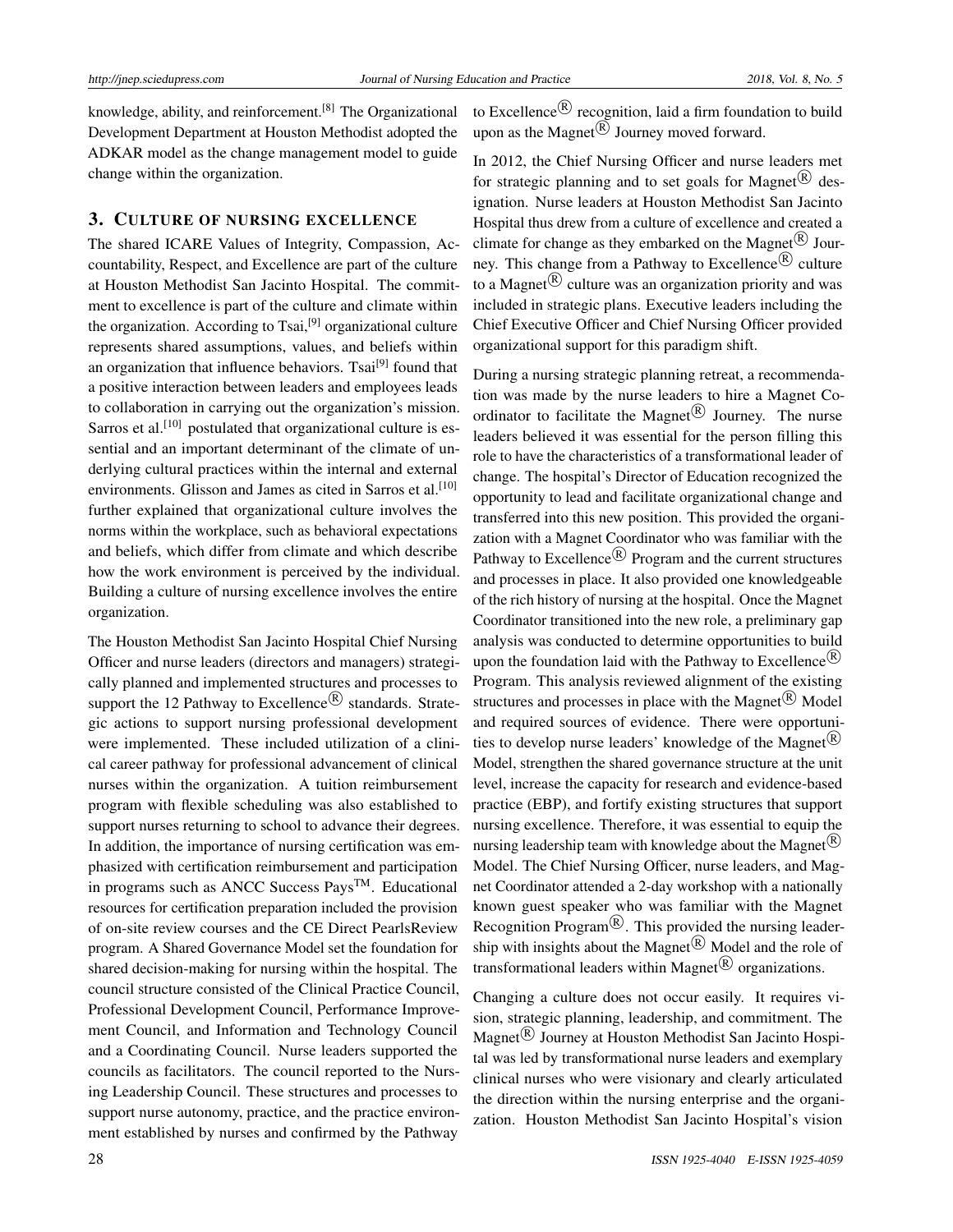for nursing, to lead the world of nursing in an innovative and collaborative environment of excellence in patient- and family-centered care, education, and research, provided direction for the change. The Strategic Vision for Nursing, the nursing strategic plan, was used to enhance the nursing culture of excellence. This included goals related to leadership, education, technology, innovation, research, EBP, financial stewardship, patient- and family-centered care, and workplace and community presence. Strategic actions were used to bring the vision to realization. During a leadership retreat, nurse leaders acknowledged that the achievement of Pathway to Excellence $\overline{R}$  recognition reaffirmed to them that a culture of nursing excellence had been established. That pervasive culture created an atmosphere of professional development, a safe work environment, and the highest quality care with exceptional patient outcomes. The desire to achieve Magnet $\overline{R}$  recognition inspired the transformational leaders and clinical nurse leaders to advance and strengthen the nursing culture of excellence and engage the entire organization in the Magnet $\overline{R}$  Journey.

#### 3.1 Transformational leadership

Transformational leadership is a leadership style seen throughout the nursing literature. The American Nurses Association Scopes and Standards for Nursing Adminis-tration<sup>[\[11\]](#page-11-4)</sup> identifies leadership as one of the standards of professional performance for nurse administrators. Transformational leaders garner support and involvement from those they lead. Together they share a common purpose, responsibility, and find meaning in their work.[\[12\]](#page-11-5) Nurse administrators are commonly seen as those in a formal role of leadership within the health care organization; however, all nurses may be leaders within their organization.[\[11\]](#page-11-4) Nurse administrators in this context set forth to carry out the vision for nursing by creating a shared purpose aspiring achievement of a shared goal.

Transformational leadership is one of the domains in the Magnet<sup>( $\&$ </sup> Model. The ANCC recognizes a transformational leader as one who inspires followers "to both achieve extraordinary outcomes and in the process develop their own leadership capacity".[\[13\]](#page-11-6) This leadership style supports others to grow professionally and be empowered to achieve goals and objectives set before them.[\[1\]](#page-10-0) Transformational leaders have the following 4 characteristics: (1) idealized influence—a role model, ethical, trustworthy, and able to gain the respect of others; (2) inspirational motivation—the leader articulates clearly the vision in a charismatic and optimistic manner that motivates others to follow; (3) intellectual stimulation—the leader challenges followers and stimulates ideas and encourages innovative approaches to situations; and (4) individualized consideration—the leader attends to the needs of the follower acting as a mentor and coach with empathy and open communication.<sup>[\[1,](#page-10-0) [14\]](#page-11-7)</sup> The Chief Nursing Officer, nurse leaders, and Magnet Coordinator embraced a transformational leadership style to engage the entire hospital in the Magnet $\overline{R}$  Journey. Table 1 illustrates the strategic actions implemented to address transformational leadership within nursing.

| Table 1. Transformational leadership strategic actions |  |
|--------------------------------------------------------|--|

| <b>Magnet Domain</b> | <b>Strategic Actions</b>                                                                                                 |
|----------------------|--------------------------------------------------------------------------------------------------------------------------|
|                      | • Strategic Planning Retreat with Chief Nursing Officer and nurse leaders to align nursing with hospital strategic plan. |
|                      | • Nurse Leaders attend Magnet Boot Camp education program at Houston Methodist Hospital, a Magnet Hospital.              |
|                      | • Chief Nursing Officer, nurse leaders and Magnet Coordinator attend 2-Day Magnet Workshop.                              |
|                      | • Nurse leader and charge nurse development including Transformational Leadership content.                               |
|                      | • Professional Development for nurses with attendance at ANCC National Magnet <sup>®</sup> Conference Annually–(Chief    |
| Transformational     | Nursing Officer, Magnet Coordinator, nurse leaders, and clinical nurses).                                                |
| Leadership           | • Magnet Rounding–Chief Nursing Officer rounds on nursing units to discuss Magnet Journey updates.                       |
|                      | • Magnet Monday Emails–Chief Nursing Officer email communications about Magnet Journey.                                  |
|                      | • Chief Executive Officer letter and emails with quarterly hospital-wide meetings that include Magnet Journey updates.   |
|                      | • Professional development for nurse leaders–Talent Management Program, Crucial Conversations Course, Change             |
|                      | Management Course.                                                                                                       |
|                      | • Implementation of the 360 Leadership Mirror-Peer Feedback and Professional Development Tool for Directors.             |

#### 3.2 Structural empowerment

One of the domains in the Magnet $\overline{R}$  Model is Structural Empowerment. According to the ANCC,<sup>[\[1\]](#page-10-0)</sup> in Magnet<sup>®</sup> environments, nurses are involved in shared decision-making and are represented in interprofessional decision-making groups. This was an established part of the culture at Hous-

ton Methodist San Jacinto Hospital. The foundation for the shared governance structure was created during the journey to Pathway to Excellence<sup>®</sup> recognition. However, during the Magnet $\overline{R}$  Journey advancements were made as noted in the strategic actions in Table 2.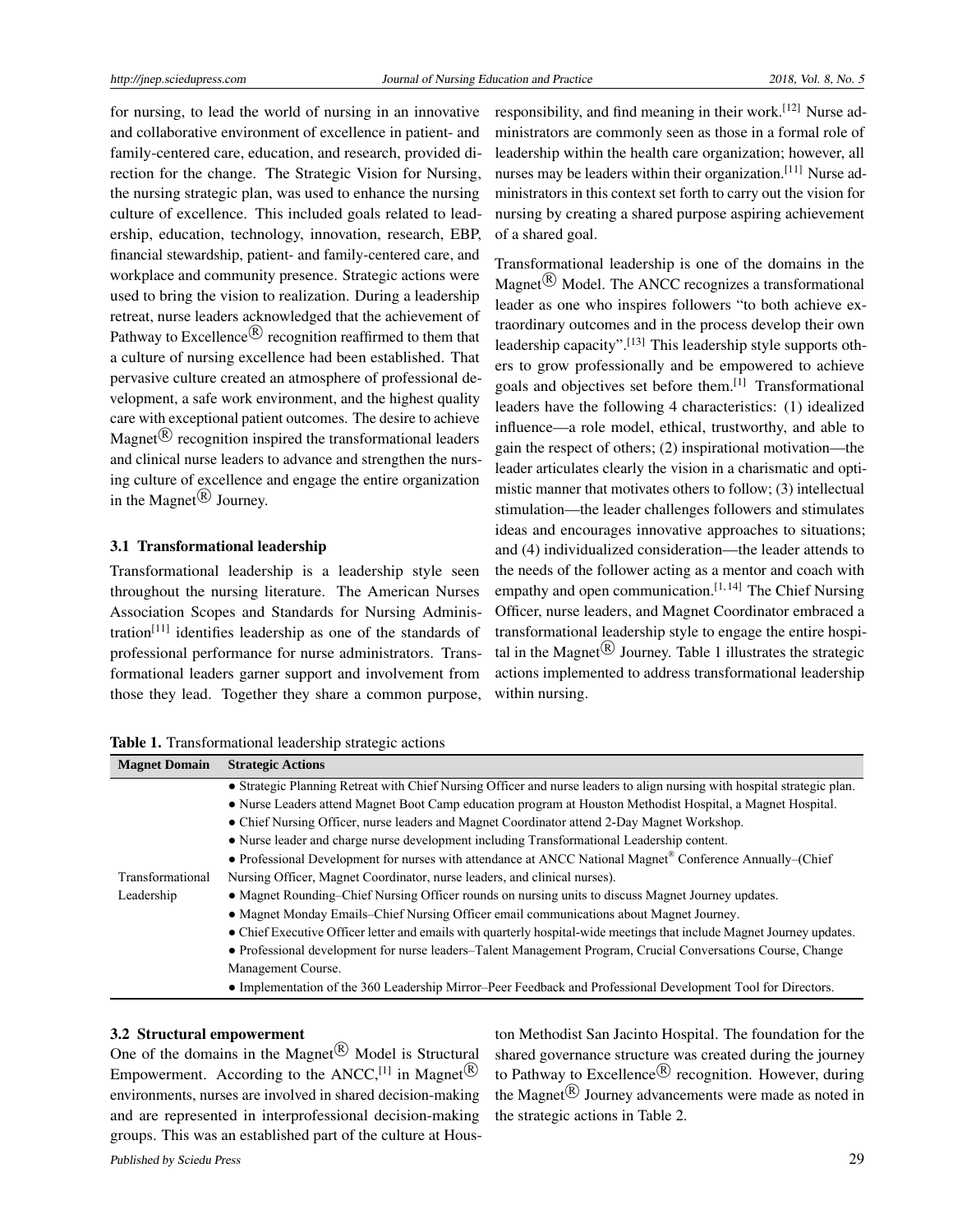#### Table 2. Structural empowerment strategic actions

| <b>Magnet Domain</b>      | <b>Strategic Actions</b>                                                                                                                                                                                                                                                                                                                                                                                                                                                                                                                                                                                                                                                                                                                                                                                                                                                                                                                                                                                                                                                                                                                                                                                                                                                                                                                                                                                                                                                                                                                                                                                                                                                                                                                                                                                                                                      |
|---------------------------|---------------------------------------------------------------------------------------------------------------------------------------------------------------------------------------------------------------------------------------------------------------------------------------------------------------------------------------------------------------------------------------------------------------------------------------------------------------------------------------------------------------------------------------------------------------------------------------------------------------------------------------------------------------------------------------------------------------------------------------------------------------------------------------------------------------------------------------------------------------------------------------------------------------------------------------------------------------------------------------------------------------------------------------------------------------------------------------------------------------------------------------------------------------------------------------------------------------------------------------------------------------------------------------------------------------------------------------------------------------------------------------------------------------------------------------------------------------------------------------------------------------------------------------------------------------------------------------------------------------------------------------------------------------------------------------------------------------------------------------------------------------------------------------------------------------------------------------------------------------|
|                           | • Enlarged the Shared Governance Council structure from solely nursing to include interdisciplinary members.<br>• The hospital-wide council name changed to the Interprofessional Shared Governance Council to embrace the<br>members of the interprofessional team.                                                                                                                                                                                                                                                                                                                                                                                                                                                                                                                                                                                                                                                                                                                                                                                                                                                                                                                                                                                                                                                                                                                                                                                                                                                                                                                                                                                                                                                                                                                                                                                          |
|                           | • Focused efforts to strengthen the unit-based shared governance councils. Education events about shared                                                                                                                                                                                                                                                                                                                                                                                                                                                                                                                                                                                                                                                                                                                                                                                                                                                                                                                                                                                                                                                                                                                                                                                                                                                                                                                                                                                                                                                                                                                                                                                                                                                                                                                                                      |
|                           | governance were held to raise awareness of the councils and attract new members.                                                                                                                                                                                                                                                                                                                                                                                                                                                                                                                                                                                                                                                                                                                                                                                                                                                                                                                                                                                                                                                                                                                                                                                                                                                                                                                                                                                                                                                                                                                                                                                                                                                                                                                                                                              |
| Structural<br>Empowerment | • Contributed leadership for The Houston Methodist System Workplace Environment Council. This council<br>developed a leadership education program for shared governance leaders. A curriculum and a teaching team of<br>experienced faculty were prepared for this course. The course included information about how to prepare a<br>meeting, lead a project, handle conflict, and motivate councils toward outcomes. New Shared Governance<br>Council Chairs and Co-Chairs attended the shared governance leadership program.<br>• Allocated funds and developed a curriculum for an education retreat "Building the Foundation for Shared<br>Governance through Unit Based Councils". This program focused on the role of unit-based council leaders and<br>provided the necessary resources. The Chief Nursing Officer provided opening remarks to share the vision of<br>building upon the foundation laid in shared governance as the hospital continued on the Magnet Journey.<br>• Recognized shared governance council leaders with hospital provided white lab jackets on which their name,<br>credentials, and Interprofessional Shared Governance were embroidered. This allowed these clinical leaders to<br>be readily recognized at the bedside for their role in shared governance.<br>• Developed an action plan to increase percentage of BSN prepared nurses.<br>• Increased tuition reimbursement to \$4,000 annually.<br>• Encouraged nurses to advance their degrees by returning to school for their Bachelor of Science in Nursing<br>(BSN) or graduate degree. Nurse leaders supported flexible self-scheduling.<br>• Developed a one-year Nurse Residency Program to support graduate nurses' transition to practice. This<br>program developed into a Houston Methodist System Program and achieved accreditation by the Commission |
|                           | on Collegiate Nursing Education in 2016.                                                                                                                                                                                                                                                                                                                                                                                                                                                                                                                                                                                                                                                                                                                                                                                                                                                                                                                                                                                                                                                                                                                                                                                                                                                                                                                                                                                                                                                                                                                                                                                                                                                                                                                                                                                                                      |
|                           | • Established goals to increase nursing certification hospital-wide.                                                                                                                                                                                                                                                                                                                                                                                                                                                                                                                                                                                                                                                                                                                                                                                                                                                                                                                                                                                                                                                                                                                                                                                                                                                                                                                                                                                                                                                                                                                                                                                                                                                                                                                                                                                          |
|                           | • Incorporated nursing certification as part of advancement for the Clinical Career Pathway, the clinical nurse<br>advancement program at the hospital.                                                                                                                                                                                                                                                                                                                                                                                                                                                                                                                                                                                                                                                                                                                                                                                                                                                                                                                                                                                                                                                                                                                                                                                                                                                                                                                                                                                                                                                                                                                                                                                                                                                                                                       |
|                           | • Enhanced recognition of certified nurses throughout the year including Nurses Week and at Certified Nurse<br>Day™ where certified nurses were recognized with gift and certificate at a celebration dinner held annually.<br>• Expanded opportunities for public recognition of nursing through Board of Trustee Reports, hospital<br>newsletters, Chief Executive Officer letters and emails, Chief Nursing Officer emails and in the Houston<br>Methodist Nurse Magazine.                                                                                                                                                                                                                                                                                                                                                                                                                                                                                                                                                                                                                                                                                                                                                                                                                                                                                                                                                                                                                                                                                                                                                                                                                                                                                                                                                                                 |
|                           | • Expanded the Nurse Practitioner Service to enhance and support the practice environment for nurses.                                                                                                                                                                                                                                                                                                                                                                                                                                                                                                                                                                                                                                                                                                                                                                                                                                                                                                                                                                                                                                                                                                                                                                                                                                                                                                                                                                                                                                                                                                                                                                                                                                                                                                                                                         |
|                           | • Implemented innovative strategies to enhance physician-nurse collaboration to improve the practice                                                                                                                                                                                                                                                                                                                                                                                                                                                                                                                                                                                                                                                                                                                                                                                                                                                                                                                                                                                                                                                                                                                                                                                                                                                                                                                                                                                                                                                                                                                                                                                                                                                                                                                                                          |
|                           | environment, such as the Physician Nurse Collaboration Committee.<br>• Initiated RN Satisfaction Surveys and continue to conduct them annually.                                                                                                                                                                                                                                                                                                                                                                                                                                                                                                                                                                                                                                                                                                                                                                                                                                                                                                                                                                                                                                                                                                                                                                                                                                                                                                                                                                                                                                                                                                                                                                                                                                                                                                               |
|                           | • Supported ongoing development of the Nurse Preceptor Program.                                                                                                                                                                                                                                                                                                                                                                                                                                                                                                                                                                                                                                                                                                                                                                                                                                                                                                                                                                                                                                                                                                                                                                                                                                                                                                                                                                                                                                                                                                                                                                                                                                                                                                                                                                                               |
|                           | • Expanded resources for the Simulation Lab with mid-fidelity and high-fidelity manikins.                                                                                                                                                                                                                                                                                                                                                                                                                                                                                                                                                                                                                                                                                                                                                                                                                                                                                                                                                                                                                                                                                                                                                                                                                                                                                                                                                                                                                                                                                                                                                                                                                                                                                                                                                                     |
|                           | • Supported the ICARE in Action Program, a Houston Methodist employee program to encourage community                                                                                                                                                                                                                                                                                                                                                                                                                                                                                                                                                                                                                                                                                                                                                                                                                                                                                                                                                                                                                                                                                                                                                                                                                                                                                                                                                                                                                                                                                                                                                                                                                                                                                                                                                          |
|                           | outreach with organizational support for nurses.                                                                                                                                                                                                                                                                                                                                                                                                                                                                                                                                                                                                                                                                                                                                                                                                                                                                                                                                                                                                                                                                                                                                                                                                                                                                                                                                                                                                                                                                                                                                                                                                                                                                                                                                                                                                              |

## 3.3 Exemplary professional practice

Another domain of the Magnet<sup> $\circledR$ </sup> Model is Exemplary Professional Practice. Development, implementation, and evaluation of a professional practice model for nursing is a part of exemplary professional practice.[\[1\]](#page-10-0) Clinical nurses were involved with colleagues from Houston Methodist Hospitals in developing a professional practice model for nursing. With the development and implementation of the Houston Methodist Professional Practice Model, the ADKAR $\mathbb{R}$ model for change management was utilized. Table 3 outlines

the strategic actions for Exemplary Professional Practice.

#### 3.4 New knowledge, innovations, and improvements

New Knowledge, Innovations, and Improvements is another domain in the Magnet $\binom{R}{k}$  Model. This domain addresses the integration of EBP and research within an organization.[\[1\]](#page-10-0) Furthermore, it involves innovation, that is, new ways of working to achieve improvements, such as improvements related to efficiency, patient outcomes, or costs.<sup>[\[1\]](#page-10-0)</sup> Table 4 highlights the strategic actions associated with this domain.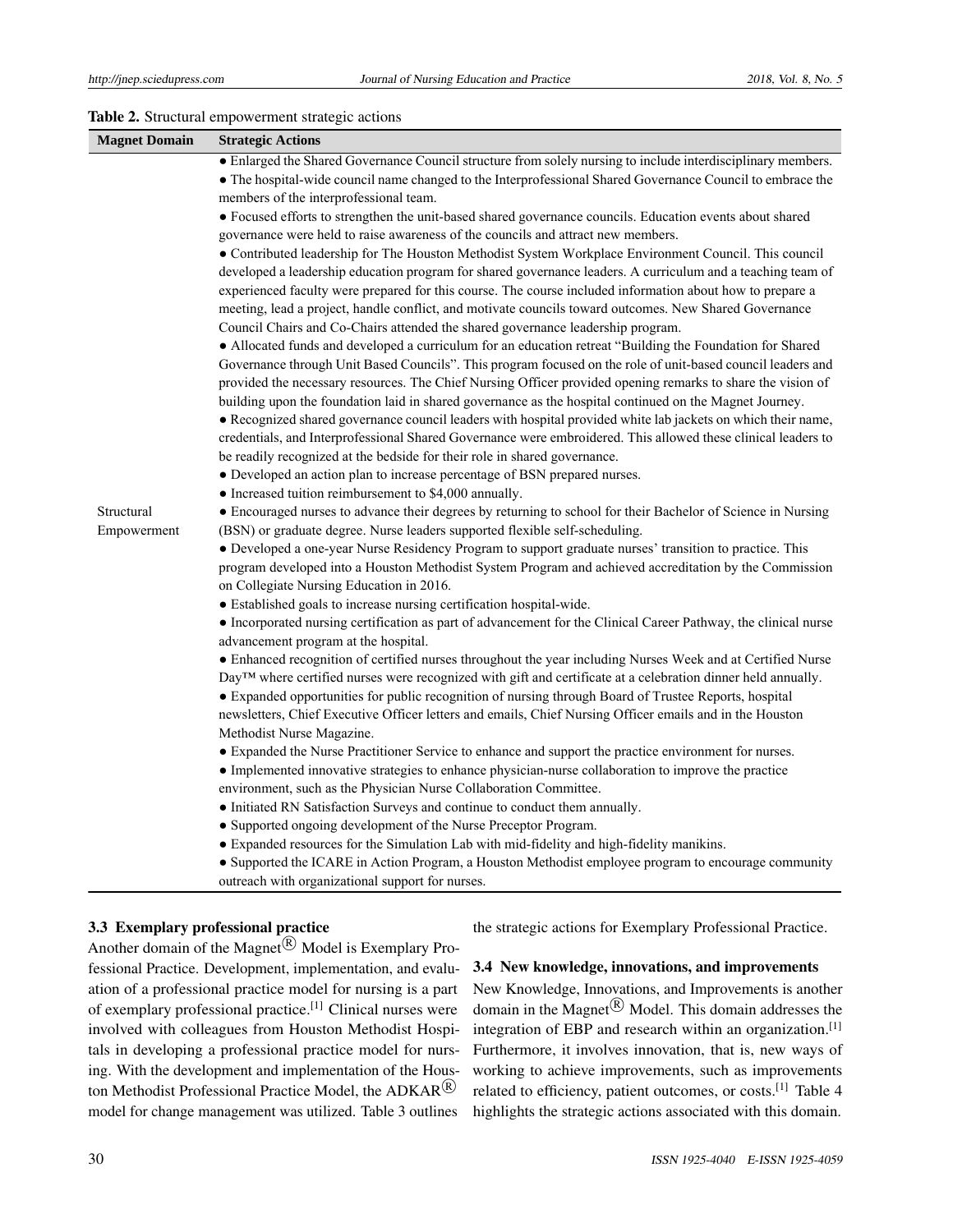#### Table 3. Exemplary professional practice strategic actions

| <b>Magnet Domain</b> | <b>Strategic Action</b>                                                                                             |  |  |  |  |
|----------------------|---------------------------------------------------------------------------------------------------------------------|--|--|--|--|
|                      | • Supported representatives from the Clinical Practice Council and the Magnet Champion Group that were selected     |  |  |  |  |
|                      | and attended system meetings to review and revise the existing professional practice model, which was initially     |  |  |  |  |
|                      | adopted from Houston Methodist Hospital. Together the team had input, and revisions were made for the model,        |  |  |  |  |
|                      | which was implemented at Houston Methodist San Jacinto Hospital and other hospitals within the system.              |  |  |  |  |
|                      | • Raised awareness about the new professional practice model that focused on patient care delivery keeping the      |  |  |  |  |
|                      | patient and family at the center of care. Widespread education about the professional practice model involved       |  |  |  |  |
|                      | numerous presentations at hospital committees and councils.                                                         |  |  |  |  |
|                      | • Involved members of the Patient and Family Advisory Council (PFAC) in Magnet related projects. This council is    |  |  |  |  |
| Exemplary            | led by a Hospital Board of Trustee member and an administrative director with a membership that includes former     |  |  |  |  |
| Professional         | patients and/or community members and clinical nurse representatives, the Chief Executive Officer and the Chief     |  |  |  |  |
| Practice             | Nursing Officer. Together the council looks at processes and education materials through the "lens of the patient," |  |  |  |  |
|                      | providing feedback for areas of improvement. The Houston Methodist Professional Practice Model was shared with      |  |  |  |  |
|                      | this council for feedback. The members of the PFAC also participated in the Magnet Site Visit and met with Magnet   |  |  |  |  |
|                      | Appraisers.                                                                                                         |  |  |  |  |
|                      | • Highlighted clinical nurse collaboration among system hospitals to develop the Houston Methodist Professional     |  |  |  |  |
|                      | Practice Model. This effort was showcased in an article in the Houston Methodist Nurse Magazine to raise awareness. |  |  |  |  |
|                      | • Implemented Care Coordination Rounds on nursing units.                                                            |  |  |  |  |
|                      | • Implemented Peer-Feedback for nurses at all levels.                                                               |  |  |  |  |
|                      | • Engaged nurses at all levels in patient satisfaction initiatives to improve the Methodist Experience.             |  |  |  |  |

|  |  | Table 4. New knowledge, innovation, and improvement strategic actions |  |
|--|--|-----------------------------------------------------------------------|--|
|  |  |                                                                       |  |

| <b>Magnet Domain</b> | <b>Strategic Action</b>                                                                                      |
|----------------------|--------------------------------------------------------------------------------------------------------------|
|                      | • Provided Nursing Grand Rounds sessions "Evidence-Based Practice in Focus"                                  |
|                      | • Implemented the Houston Methodist Clinical Scholar Program. It was designed to equip nurses and            |
|                      | interprofessionals with knowledge and skill in developing EBP and/or nursing research projects. The program  |
|                      | was facilitated at the hospital by the Magnet Coordinator and guest lecturers presented each week. The IOWA  |
|                      | Model was adopted as the framework for EBP at Houston Methodist <sup>[16]</sup> .                            |
| New Knowledge.       | • Established a Nursing Research and EBP Committee.                                                          |
| Innovations, and     | • Established a Journal Club. The Journal Club was reorganized with clinical nurse leadership in 2016 to use |
| Improvements         | an online platform, rather than face-to-face meetings for discussion.                                        |
|                      | • Participated as co-host of the Houston Methodist EBP Symposium and supported clinical nurses to attend,    |
|                      | submit abstracts, and present posters/podium presentations, as selected.                                     |
|                      | • Provided resources for nursing research.                                                                   |
|                      | • Allocated funds for dissemination of nursing research at local and national conferences.                   |
|                      | • Provided support for nursing publication of EBP and quality improvement projects.                          |

#### 3.5 Empirical outcomes

Empirical outcomes are reflective of the quality of care and are one of the domains in the Magnet $\mathbb{R}^{\mathbb{R}}$  Model.<sup>[\[1\]](#page-10-0)</sup> Accord-ing to the ANCC,<sup>[\[1\]](#page-10-0)</sup> empirical outcomes are quantitative or qualitative evidence of the structures and processes related to the nursing practice environment and patient care. Empirical outcomes are interwoven throughout the Magnet $\stackrel{(B)}{\sim}$  Model and consume the largest place in the center of the model. One of the empirical outcomes is nurse satisfaction. While the hospital engaged in employee opinion surveys for many years, conducting a separate RN satisfaction survey was a change. Table 5 shows strategic actions that were related to the empirical outcomes.

These strategic actions taken to support the enculturation

of the Magnet  $\mathbb{R}$  Model ultimately cemented the culture of nursing excellence within the organization. The Magnet<sup> $(R)$ </sup> Journey was led by transformational nurse leaders and exemplary clinical nurses. Changing a culture does not occur easily.

## 4. CHANGE MANAGEMENT TO ADVANCE A CULTURE OF NURSING EXCELLENCE

Raising awareness is the first element in change management using the ADKAR $\mathbb{R}$  Model. It is essential to advance and develop a Magnet<sup>®</sup> culture of nursing excellence. Therefore, at all levels within the organization, the Chief Nursing Officer, the nurse leaders, and the Magnet Coordinator disseminated information about the Magnet Recognition Program $^{\circledR}$ .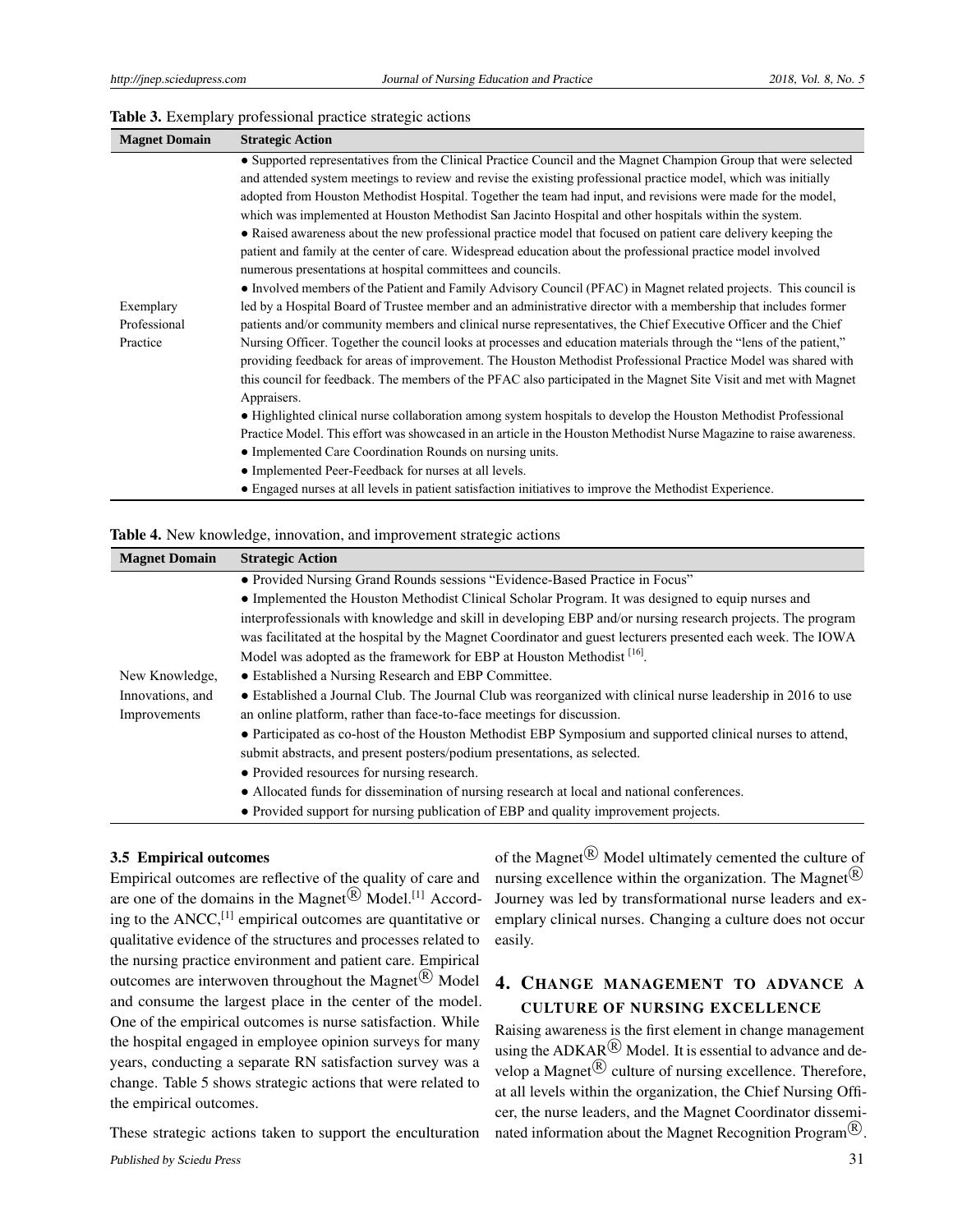Desire, the second element in establishing change management, is important. This involved the individual's support and engagement in the change process. Through inspirational motivation, the transformational leaders at Houston Methodist San Jacinto Hospital helped to raise the desire for the change. The Chief Nursing Officer, nurse leaders, and Magnet Coordinator were mindful of the need for desire at all levels within the organization. Therefore, they engaged

nurse leaders in the Magnet Steering Committee with representatives from each area of clinical practice. Education retreats for all nurse leaders and clinical leaders were held annually. The Magnet Champion Group was formed early in the Magnet<sup>( $\overline{R}$ </sup>) Journey. This group was led by the Magnet Coordinator and its membership included clinical nurses and interprofessionals from the various clinical and nursing departments.

| Table 5. Empirical outcomes strategic actions |  |  |  |  |
|-----------------------------------------------|--|--|--|--|
|-----------------------------------------------|--|--|--|--|

| <b>Strategic Action</b>                                                                                         |  |  |  |  |
|-----------------------------------------------------------------------------------------------------------------|--|--|--|--|
| • Conducted RN Satisfaction Survey annually.                                                                    |  |  |  |  |
| • Analyzed the RN Satisfaction Survey results annually.                                                         |  |  |  |  |
| • Developed department based action plans to improve RN Satisfaction.                                           |  |  |  |  |
| • Raised awareness of the importance of RN Satisfaction and the annual RN Satisfaction Survey. The Chief        |  |  |  |  |
| Nursing Officer sent personalized letters about the RN Satisfaction Survey to the nurses' homes. Promotional    |  |  |  |  |
| flyers were posted in the nursing departments and communication about the survey was given by nurse leaders.    |  |  |  |  |
| • Incorporated Magnet Leadership rounding during RN Satisfaction survey time period. The Chief Nursing          |  |  |  |  |
| Officer and Magnet Coordinator rounded in the nursing departments to remind nurses how to access the RN         |  |  |  |  |
| satisfaction survey.                                                                                            |  |  |  |  |
| • Aligned nurse-sensitive indicators for inpatient and outpatient nursing departments.                          |  |  |  |  |
| • Monitored nurse-sensitive indicator performance compared to national benchmarks as available.                 |  |  |  |  |
| • Provided education to nurse leaders and hospital leaders regarding nurse-sensitive indicator requirements for |  |  |  |  |
| the Magnet Recognition Program. Many councils within the hospital reviewed the nurse-sensitive indicators;      |  |  |  |  |
| however, it was essential for the clinical nurse to become familiar with using nurse-sensitive indicators to    |  |  |  |  |
| evaluate outcomes of their nursing practice.                                                                    |  |  |  |  |
| • Established Unit Score Cards for nursing departments to raise awareness about nurse-sensitive indicators and  |  |  |  |  |
| to engage clinical nurses in using the nurse-sensitive indicator data to measure empirical outcomes of          |  |  |  |  |
| unit-based projects.                                                                                            |  |  |  |  |
|                                                                                                                 |  |  |  |  |

The Magnet Champion Team was an integral part of the cultural change at Houston Methodist San Jacinto Hospital. In April 2013, nurse representatives and interprofessionals were selected with recommendations from leadership to serve as Magnet Champions. The original team included 23 members and grew to over 42 members. The initial meeting was held during nurses' week with a theme of a "Breakfast for Champions." The team was given information about the role of a Magnet Champion, one who supports the Magnet $(\widehat{R})$  Journey and serves as a resource for their respective department. The following month the first working meeting was held and the team established a true value contract of behavioral expectations of team members. This team was empowered and engaged in shared decision-making. During the first meeting, they determined their role would be called a Magnet Champion, a term commonly seen in the literature.<sup>[\[16\]](#page-11-8)</sup> They also selected meeting dates and a theme for the Magnet $(\mathbb{R})$ Journey. The theme which became the heart of the journey was, "One Road, One Destination, A Journey Together." Following the success from the Shared Governance recognition

initiative, the Magnet Champions received white lab jackets on which their names, credentials, and the title Magnet Champion were embroidered. This not only identified them in their departments, but also recognized their role in leading the organization to Magnet $\overline{R}$  recognition.

Knowledge, the third element in change management, addresses the information and training necessary to carry out the change. This includes the skill and behavior needed for application of the components of the Magnet $\stackrel{(B)}{\sim}$  Model throughout the organization. Knowledge was an integral part of the change management plan and was provided at multiple levels within the organization throughout the Magnet<sup>(R)</sup> Journey. Table 6 outlines the education plan used to increase knowledge in the change management process.

Ability is the fourth element in the  $ADKAR^{\textcircled{R}}$  model and refers to the implementation of the skills and behaviors of the change. Hiatt<sup>[\[8\]](#page-11-1)</sup> explains that many factors can influence one's ability to implement change, such as intellectual capability, psychological blocks, physical limitations, time allotted for change, and educational resources available.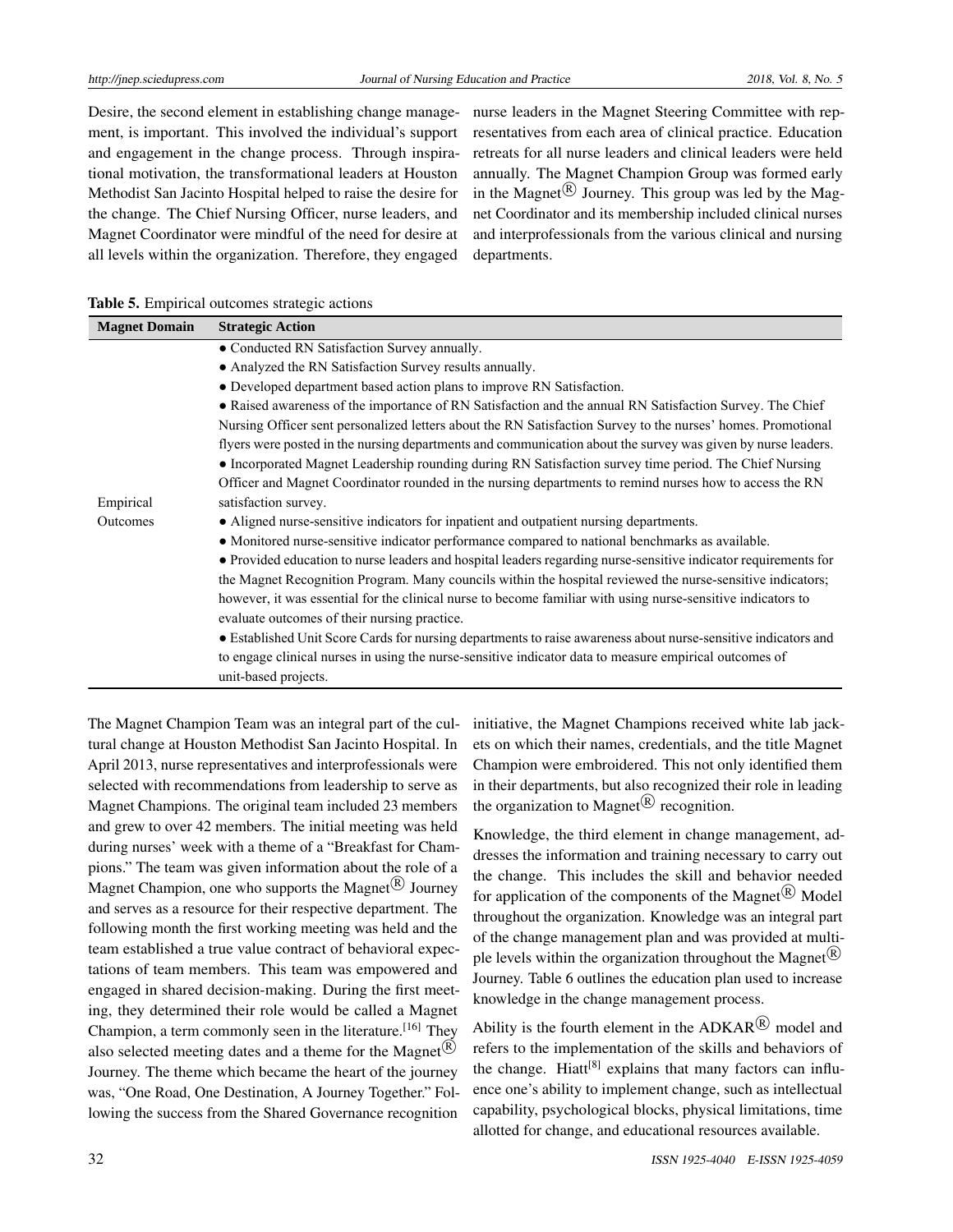## **Table 6.** Magnet<sup>( $\overline{R}$ ) Journey education plan using ADKAR<sup>( $\overline{R}$ )</sup></sup>

| <b>Phase</b>  | <b>Activities</b>                    | <b>Description</b>                                                                                                                                                                                                                                                                                                                                                                                                                                                                                                                                                                                                                                                                                                                                                              |  |
|---------------|--------------------------------------|---------------------------------------------------------------------------------------------------------------------------------------------------------------------------------------------------------------------------------------------------------------------------------------------------------------------------------------------------------------------------------------------------------------------------------------------------------------------------------------------------------------------------------------------------------------------------------------------------------------------------------------------------------------------------------------------------------------------------------------------------------------------------------|--|
| Awareness     | <b>Magnet Mixers</b>                 | Hospital-wide education events where Magnet Champions showcase posters that illustrate the<br>Magnet <sup>®</sup> Model in action. Posters include the 5 domains of the Magnet <sup>®</sup> Model and examples of<br>unit-based and hospital-wide quality improvement projects, evidence-based practice projects, and<br>nursing research.                                                                                                                                                                                                                                                                                                                                                                                                                                      |  |
|               | Magnet                               | Education regarding the components of the Magnet® Model were provided with current examples of                                                                                                                                                                                                                                                                                                                                                                                                                                                                                                                                                                                                                                                                                  |  |
|               | Champion                             | the model in action within the hospital. Goals set for the group aligned with the nursing strategic plan.                                                                                                                                                                                                                                                                                                                                                                                                                                                                                                                                                                                                                                                                       |  |
|               | Education and                        | The information shared in Magnet Champion meetings was also distributed as a reminder to share                                                                                                                                                                                                                                                                                                                                                                                                                                                                                                                                                                                                                                                                                  |  |
|               | <b>Magnet Huddles</b>                | with the nursing and interprofessional teams for Magnet Huddles.                                                                                                                                                                                                                                                                                                                                                                                                                                                                                                                                                                                                                                                                                                                |  |
|               | Meetings at all<br>Levels            | The Chief Nursing Officer and Magnet Coordinator presented information about the Magnet® Model<br>and Magnet® Recognition Program at meetings throughout the hospital. These included the Board of<br>Trustees, Senior Leadership, Physician Committees, Nursing Committees, The Patient and Family<br>Advisory Council, and Interprofessional Councils.                                                                                                                                                                                                                                                                                                                                                                                                                        |  |
|               |                                      | Chief Nursing Officer Town Hall meetings followed by Chief Executive Officer All Employee                                                                                                                                                                                                                                                                                                                                                                                                                                                                                                                                                                                                                                                                                       |  |
|               | Employee<br>Meetings                 | Meetings included updates on the Magnet® Journey and emphasized the benefits and purpose of<br>seeking Magnet® recognition.                                                                                                                                                                                                                                                                                                                                                                                                                                                                                                                                                                                                                                                     |  |
| Desire        | Newsletters                          | Communication about the Magnet® Journey was included in the "Magnet Messenger" newsletter<br>created by the Magnet Champions. This contained information from the Chief Nursing Officer and<br>Magnet Coordinator and showcased articles from the Magnet Champions. A weekly Chief Executive<br>Officer letter included information about the Magnet® Journey and highlighted Magnet®-related<br>events and milestones. The Chief Nursing Officer contributed to the Chief Executive Officer<br>newsletter and recognized accomplishments of nurses such as certifications, awards, and project<br>involvement.                                                                                                                                                                 |  |
| Knowledge     | Resources                            | Online learning modules that described the Magnet Recognition Program® and the benefits of<br>Magnet <sup>®</sup> recognition were developed. An online module that explained the Houston Methodist<br>Professional Practice Model was also developed. Magnet® Champions made scrapbooks that<br>included the Professional Practice Model and the Magnet® Model domains with examples from their<br>nursing department. Additionally, individualized Magnet® Journey resource books were prepared for<br>each unit in preparation for the Magnet® site visit. Contents included "Common Terms for the<br>Journey," The Magnet® Model domains, and examples for each one. "Stories from the Road" and<br>examples of narratives showcased in the Magnet® document were included. |  |
|               |                                      | The Magnet Coordinator prepared teaching sheets for the Board of Trustees, the senior leadership<br>team, nursing directors, managers, and the Patient and Family Advisory Council. The Magnet<br>Coordinator also met with these groups separately to review the expectations for participation at the<br>Magnet <sup>®</sup> site visit. Additionally, meetings were held in the departments within the hospital to<br>highlight how the department influenced the Magnet® Journey. All departments had a part in creating<br>the culture of excellence that was showcased during the Magnet® site visit.                                                                                                                                                                     |  |
| Ability       | <b>Unit Readiness</b><br>Assessments | Magnet Champions conducted unit readiness assessments throughout the Magnet® Journey. These<br>assessments were also conducted during site visit preparation by the Magnet Champions. The focus<br>of the readiness assessment included the ability to apply the professional practice model, identify<br>nurse-sensitive indicators, relate the outcomes to practice, provide examples of shared governance<br>projects, discuss evidence-based practice, and distinguish between quality improvement,<br>evidence-based practice, and nursing research.                                                                                                                                                                                                                       |  |
| Reinforcement | Information for<br>New Hires         | During Magnet Mixers a "Passport" for the Journey, inspired by passports and the traveling theme,<br>was provided that included stamps of the Magnet® Model domains. This was a reminder of the<br>Magnet® Model. For ongoing reinforcement, newly hired nurses attended a session with the Magnet<br>Coordinator and received a "Passport" for the Journey to review with the Magnet Champion in their<br>nursing department.                                                                                                                                                                                                                                                                                                                                                  |  |
|               | Magnet <sup>®</sup><br>Mondays       | The Chief Nursing Officer developed "Magnet Monday" emails with the Magnet Coordinator and<br>these were distributed every Monday. The topics included why Magnet® was important, the Magnet®<br>Model, and examples of events throughout the year that related to the Magnet® Journey or as it was<br>referred to the Magnet® Model in Action.<br>Articles about the Magnet® Journey were included in the Chief Executive Officer's Letter and in the<br>Houston Methodist Nurse Magazine, a publication for nurses within Houston Methodist Hospitals.<br>The Magnet Coordinator provided timely updates and communications to the Magnet Champions                                                                                                                           |  |
|               |                                      | throughout the Magnet® Journey to motivate and keep the team engaged.                                                                                                                                                                                                                                                                                                                                                                                                                                                                                                                                                                                                                                                                                                           |  |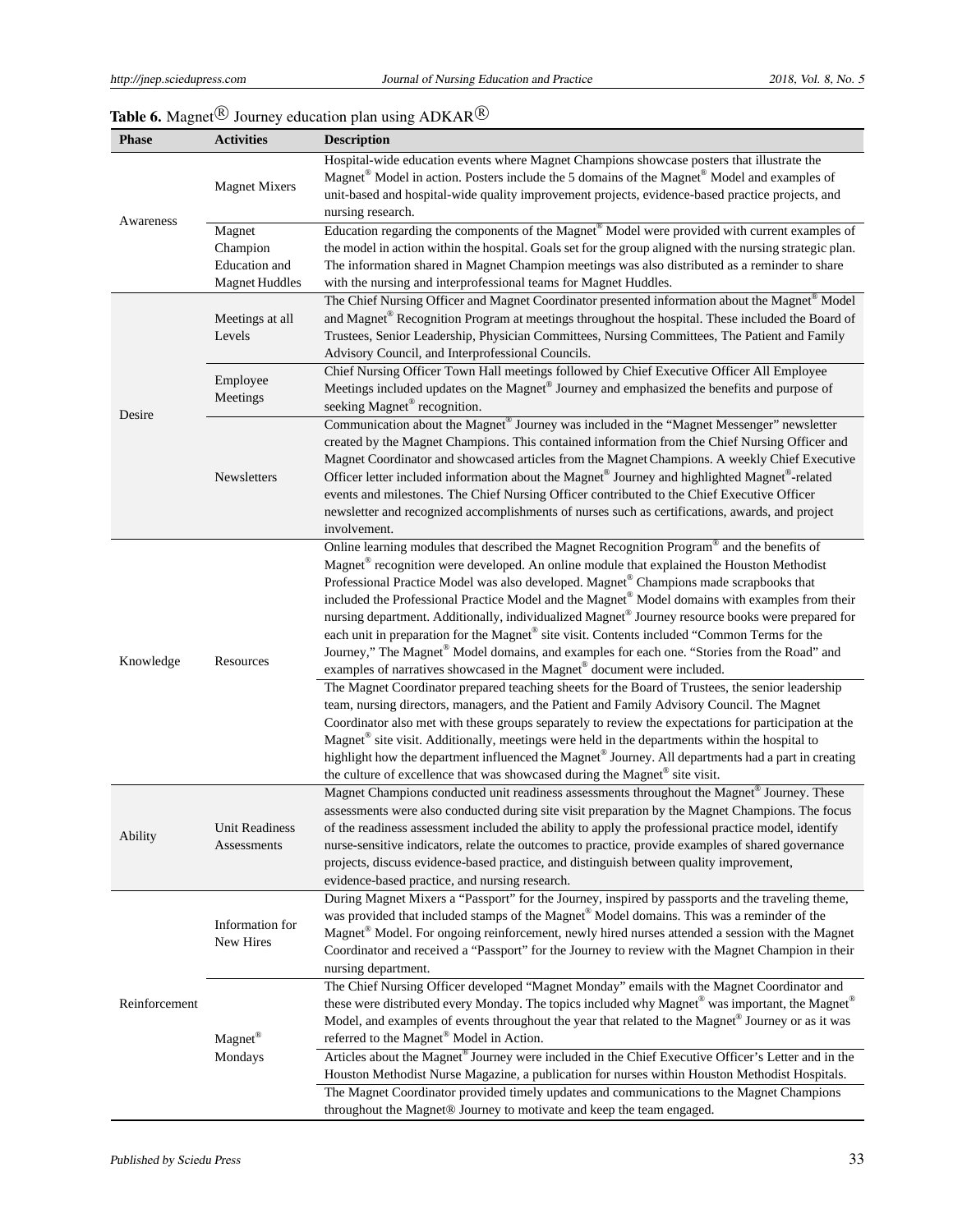With this consideration, the Magnet Coordinator developed a variety of educational resources and utilized principles of Knowles's adult learning theory. These principles include the following: (1) adult learners are self-directed, (2) adult learners have experience, (3) adult learners need to be ready to learn, (4) adult learners are time/priority orientated in their learning, (5) adult learners are motivated internally rather than externally to learn, and (6) adult learners need to know why they need to learn.<sup>[\[17\]](#page-11-9)</sup> These principles guided the educational plan and curriculum development for education programs at multiple levels within the organization. It influenced the development of resources necessary to enhance the ability to engage in change. Education programs were provided at hospital-wide events known as Magnet Mixers that showcased the Magnet $\mathbb{R}$  Model and unit-based projects. Online education programs were developed and provided to all employees via the hospital learning management system.

Reinforcement, the fifth element of change management, involves sustaining the change. This element was essential as each phase of the Magnet  $\overline{B}$  Journey required reinforcement of the cultural change. With a shared vision toward achieving Magnet<sup>®</sup> recognition, the Chief Executive Officer, the Chief Nursing Officer, the nurse leaders, and the Magnet Coordinator utilized principles of change management to integrate transformational leadership, structural empowerment, exemplary professional practice, new knowledge, innovations, and

improvements, and empirical outcomes into the culture of the organization.

## 5. INTEGRATION OF THE PROFESSIONAL PRACTICE MODEL

A significant change for nursing in the Magnet $\overline{R}$  Journey was the integration of the professional practice model. Clinical nurses were involved with colleagues from Houston Methodist Hospitals in developing a professional practice model for nursing. Using a professional practice model to guide nursing practice and a patient care delivery system that succinctly describes the practice and outcomes of nursing practice was an essential part of demonstrating Exemplary Professional Practice within a Magnet $\overline{R}$  culture of nursing excellence.

The Houston Methodist Professional Practice Model is the guiding framework for nursing practice at Houston Methodist San Jacinto Hospital as presented in Figure 1. Hospitals throughout Houston Methodist use the Houston Methodist Professional Practice Model to guide nursing practice. The Houston Methodist ICARE Values of Integrity, Compassion, Accountability, Respect, and Excellence are the overarching beliefs and values embraced by nurses at Houston Methodist San Jacinto Hospital. ICARE Values guide the interactions and decisions for quality patient- and family-centered care.



Figure 1. Houston Methodist Professional Practice Model, Houston Methodist, 2014

The patient care delivery system is central to the Houston Methodist Professional Practice Model and is embedded within the model. The wheel on the left side of the Houston

Methodist Professional Practice Model depicts the patient care delivery system. The wheel on the right side depicts the outcomes resulting from patient care delivery. The founda-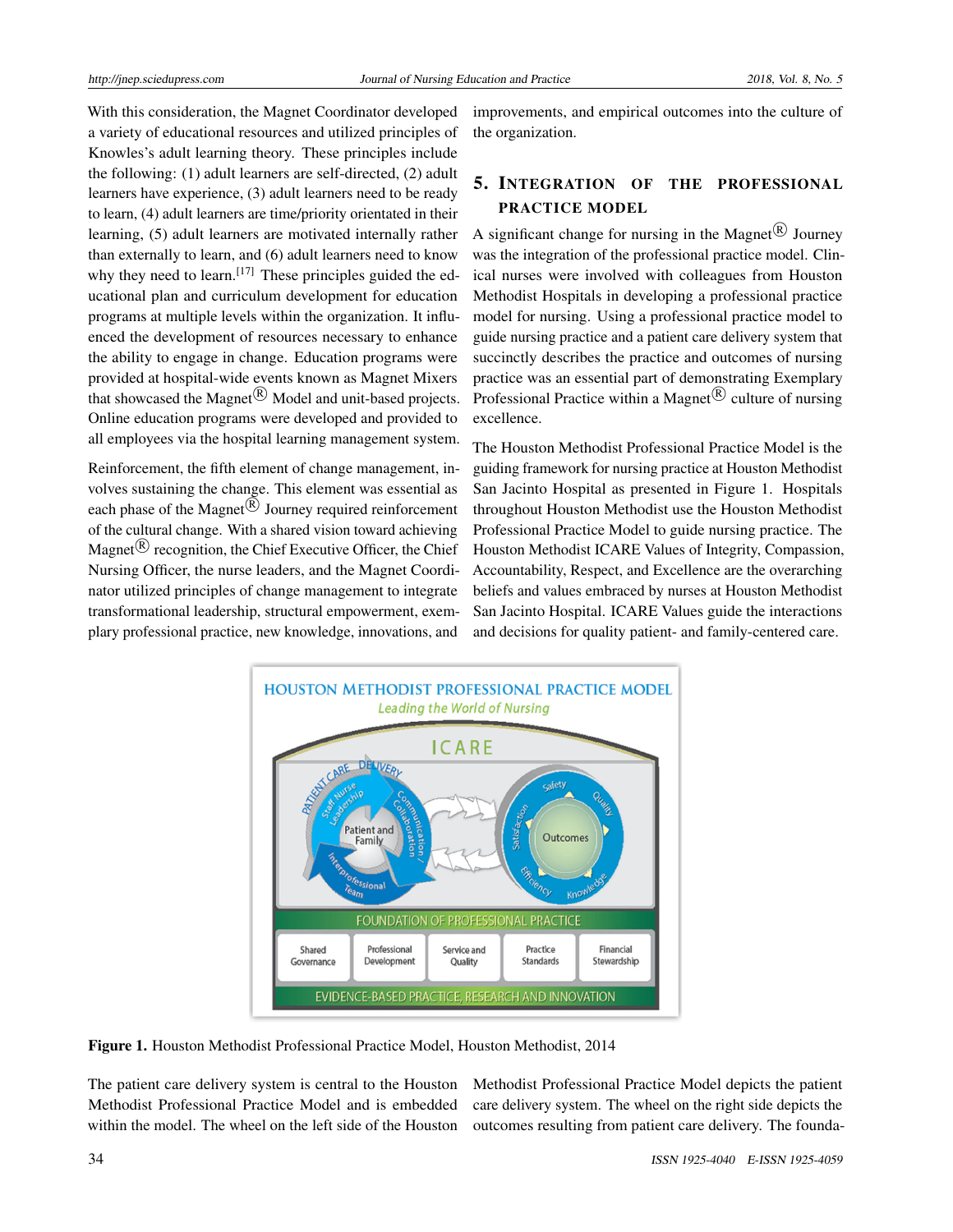tion for professional practice is based upon the structures of shared governance, professional development, service and quality, practice standards, financial stewardship, which are grounded in evidence-based practice, research, and innovation.

Professional practice model education programs were developed. These education programs were designed with multiple instructional strategies to address learners with diverse learning styles.

The first instructional strategy was a resource handbook, the Houston Methodist Professional Nursing Practice handbook, which was distributed to all nurses. This handbook explained the Professional Practice Model and the RN Standards for Nursing. The second instructional strategy was classroom education sessions for nurse leaders and clinical nurses. Nurse leaders attended a course specifically designed for the nurse leader to share with their nursing teams about the professional practice model. Clinical nurses participated in an interactive session to apply the professional practice model. Education tools with case studies specific to clinical areas were provided to assist nurse leaders in sharing their new knowledge in department meetings and huddles for ongoing education and integration of the professional practice model within the nursing enterprise. The Patient and Family Advisory Council members participated in education sessions about the model, because they were an integral part of patient- and family-centered care at the hospital. The Magnet Champions engaged each month in education sessions and applied the professional practice model and patient care delivery system to a patient scenario. This was beneficial to both the nurses sharing and those listening to hear and visualize the patient care delivery system and professional practice model in action.

# 6. Phases of the Magnet  $^\circledR$  journey

It is important to review the phases in the Magnet<sup>®</sup> Journey as each has its unique challenges. Guanci<sup>[\[16\]](#page-11-8)</sup> explains the Magnet $\mathbb{R}$  Process as 4 distinct phases an organization goes through as they navigate the course to excellence. The initial phase involves strategic planning and a gap analysis. Following the strategic planning and gap analysis, structures and processes were developed to ensure the Magnet $\mathbb{R}$  Culture was pervasive throughout Houston Methodist San Jacinto Hospital as outlined in Tables 1, 2, 3, 4, and 5. A formal application to the ANCC Magnet Recognition Program $\mathbb{R}^D$  was submitted. This signified the intent to submit a written document within 12 to 24 months. The second phase includes the documentation phase and the evaluation phase. Specifically, it involves gathering evidence to provide examples of the structures, processes, and outcomes of the Magnet $\rm(\mathbb{R})$  Model

within an organization.<sup>[\[16\]](#page-11-8)</sup> A Magnet<sup>®</sup> document that tells the story of excellence of an organization is then submitted for evaluation to the ANCC for peer review.

The Magnet Coordinator led the Magnet Steering Committee as they gathered examples of excellence to support the sources of evidence. Later a small writing team was established to complete the written document. Throughout these phases it was essential to maintain nurse engagement. The Magnet Coordinator and Magnet Champions provided ongoing support to their nursing departments and kept their colleagues aware of the progress in the Magnet<sup> $\circledR$ </sup> Journey.

In February 2016, many members of the hospital team gathered in the hospital lobby where the Magnet Champions proudly shared unit-based scrapbooks that visually displayed the Magnet $\stackrel{(R)}{=}$  Model in action through photos of their teams. Additional displays included posters from each department showing the Magnet $\mathbb{R}$  Model in action. Together the team shared a moment of prayer as the chaplain provided a blessing of the Magnet $\overline{R}$  document. Later that week, the Magnet $\overline{R}$  document was submitted to the ANCC for peer review.

In the third phase of the Magnet<sup> $\circledR$ </sup> Journey, the organization prepares a Magnet<sup>®</sup> site visit. If granted, ANCC Magnet<sup>®</sup> Appraisers conduct an onsite visit to verify, amplify, and clarify the findings in review. In March 2016, the Chief Nursing Officer received notification that a Magnet $\overline{R}$  site visit was granted. The fourth and final phase involves the Commission on Magnet-Recognition $\mathbb{R}$ 's decision on whether an organization has met the threshold of excellence outlined in the Magnet<sup>(R)</sup> Model.<sup>[\[1\]](#page-10-0)</sup> Throughout each of these phases, the Chief Executive Officer and Chief Nursing Officer provided ongoing support and allocated resources for the Magnet $(\mathbb{R})$ Journey, which was an organization priority.

## 7. PREPARATION FOR THE  $\mathrm{MAGNET}^{\textcircled{\textrm{R}}}$  site VISIT

The collaboration among all departments was most evident during preparation for the Magnet<sup>( $\overline{R}$ ) site visit. The Mag-</sup> net Coordinator prepared individualized unit-based resource guides that included "stories from the road", which were narrative examples showcased in the Magnet $\overline{R}$  document. The Magnet Coordinator met with hospital departments to prepare for the Magnet<sup>( $\overline{R}$ ) site visit. Early in the Magnet<sup>( $\overline{R}$ )</sup></sup> Journey, a yellow car was chosen as the "Magnet Mobile" and was used as a symbol of the journey along the way. At the beginning of the journey, photos of the Chief Nursing Officer, Magnet Coordinator, and Magnet Champions were taken in front of the hospital with a yellow Dodge Charger. This photo was used in many promotional flyers about the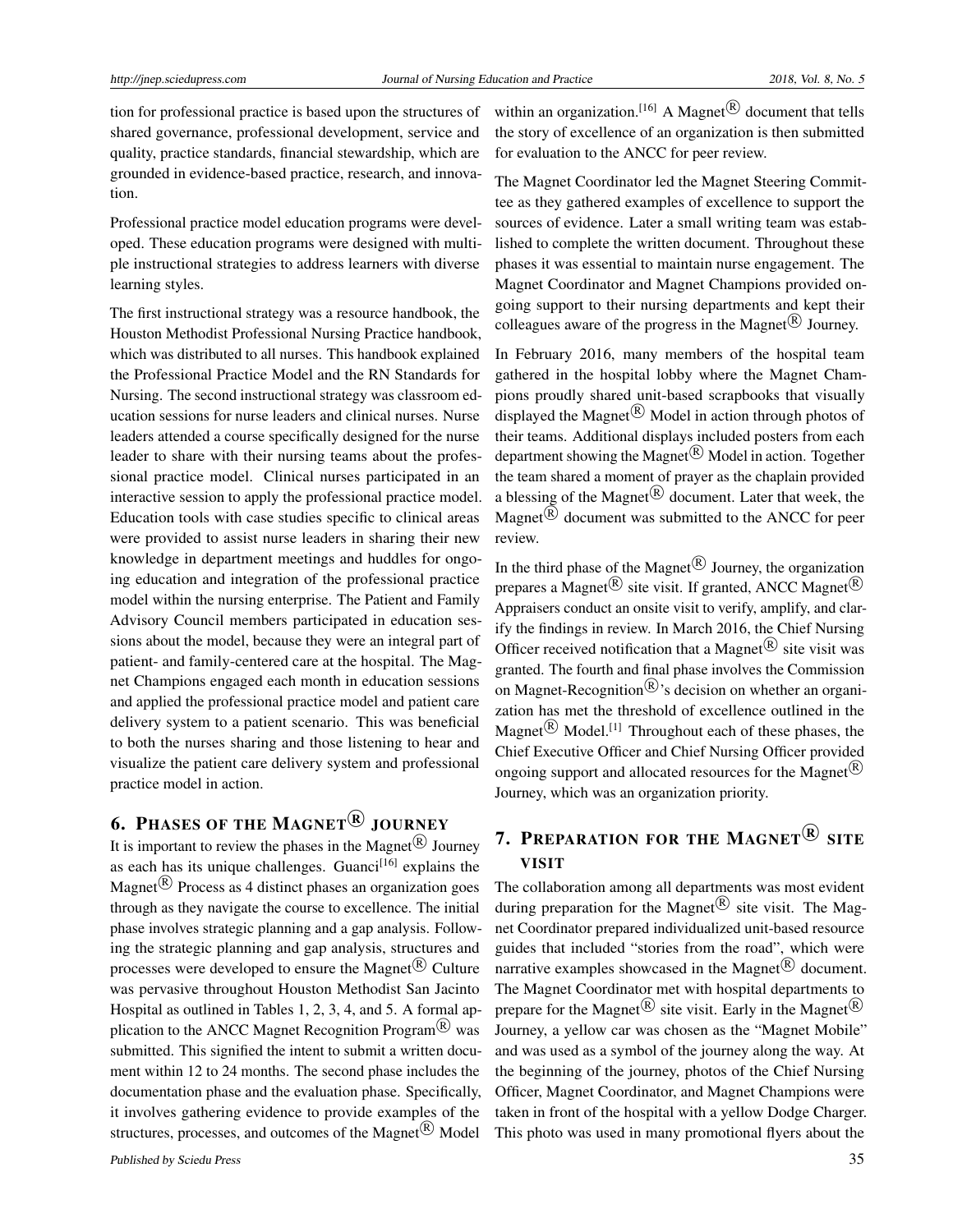Magnet $\stackrel{(i)}{\text{8}}$  Journey to remind everyone of the transformational journey the hospital was making. Therefore, during the Magnet $\overline{R}$  documentation phase, a bright yellow toy car was purchased to help to continue the visual reminder and serve as a means by which to share the story of excellence in a fun way with the hospital team. Printed cards sharing "stories from the road" where included with the Magnet Mobile. This effort provided a fun and engaging way for the hospital teams to learn about examples of excellence within the hospital. The Magnet Mobile traveled to the various departments throughout the documentation phase and Magnet $\overline{R}$  site visit.

The Magnet Champions participated in leading education sessions during hospital-wide Magnet Mixers. Nurses participated in the Magnet<sup>®</sup> Journey: Excellence in Practice sessions where Magnet Champions led sessions about the  $Magnet^{(R)}$  Model domains and provided examples of projects implemented at the hospital. The Magnet Champions and Magnet Coordinator also conducted several mock site visits to the nursing departments. In these sessions, the nursing teams were encouraged to share about their unit-based shared governance projects, current results of nurse-sensitive indicators, and how they apply the professional practice model and patient care delivery system every day.

#### 8. CONCLUSION

The ADKAR $\mathbb{\textcircled{R}}$  principles of change management were instrumental in achieving a Magnet $\overline{R}$  culture in the organization. During all phases of the Magnet $\overline{R}$  Journey, it was essential to raise awareness and engage key stakeholders in the shared vision for achieving Magnet<sup>®</sup> recognition. Open communication about the benefits of creating a Magnet<sup> $(R)$ </sup> culture of nursing excellence led to the desire to support the efforts. Knowledge was a priority and considered as education programs and resources were provided at the initial phase (strategic planning phase), documentation phase, and evaluation phase, which included preparation for a successful Magnet $\overline{R}$  site visit. During this visit, the Chief Executive Officer and Chief Nursing Officer were highly visible and showed overwhelming support through their transformational

#### leadership.

Principles of adult learning theory were utilized in planning, implementing, and evaluating these education programs to support the culture of nursing excellence. A variety of instructional strategies were utilized to engage the hospital team and meet the needs of diverse learning styles. Transformational leadership was evident throughout the Magnet<sup>( $\overline{R}$ )</sup> Journey as teams were inspired in a shared vision for "One Road, One Destination, A Journey Together" and successfully achieved first-time Magnet $\overline{R}$  recognition in July 2016.

Achieving Magnet $\stackrel{(p)}{=}$  recognition demonstrates to the patients, families and the community excellence in patient care that result in quality outcomes and improved patient satisfaction. It also demonstrates the sustainability of a positive practice environment for nurses. Houston Methodist San Jacinto Hospital received international recognition for excellence in nursing by achieving Magnet $\overline{R}$  recognition with 5 exemplars. These exemplars included nurse satisfaction, nurse autonomy and shared governance structures, organization support for advancement of nursing research, the nursesensitive indicator core measure stroke education during hospital stay, and for the ambulatory nurse-sensitive clinical indicator of patient post-operative pain relief. Achieving Magnet $\stackrel{\frown}{\mathbb{R}}$  recognition and these exemplars are clear empirical outcomes that demonstrate Houston Methodist San Jacinto Hospital successfully advanced the culture of excellence on its initial Magnet<sup>®</sup> Journey. Sustaining Magnet<sup>®</sup> recognition will have lasting positive effects for both patients and the practice environment.

#### ACKNOWLEDGEMENTS

The authors would like to acknowledge the following individuals for their contributions to the Pathway to Excellence<sup>(R)</sup> and Magnet $\overline{R}$  Journey and support for the publication of this manuscript: Janie DeStefano, Elizabeth Heil, Jennifer Holmes, Dawn Jackson, Connie Potts, and Yan Shi.

#### CONFLICTS OF INTEREST DISCLOSURE

The authors declare that there is no conflict of interest.

#### **REFERENCES**

- <span id="page-10-0"></span>[1] American Nurses Credentialing Center. 2014 Magnet Application Manual. Silver Springs (MD): American Nurses Credentialing Center; 2013; 110 p.
- <span id="page-10-1"></span>[2] Tai TWC, Bame SI. Organizational and community factors associated with Magnet status of U.S. hospitals. J Healthc Manag. 2017; 62(1): 62-76. PMid:28319992 [https://doi.org/10.1097/0011](https://doi.org/10.1097/00115514-201701000-00011) [5514-201701000-00011](https://doi.org/10.1097/00115514-201701000-00011)
- <span id="page-10-2"></span>[3] Broom C, Tilbury MS. A journey not a destination. J Nurs Care Qual.

2007; 22(2): 113-118. PMid:17353746 [https://doi.org/10.1](https://doi.org/10.1097/01.NCQ.0000263099.21558.ec) [097/01.NCQ.0000263099.21558.ec](https://doi.org/10.1097/01.NCQ.0000263099.21558.ec)

- <span id="page-10-3"></span>[4] Huston C. Preparing nurse leaders for 2020. J Nurs Manag. 2008; 16(8): 905-911. [https://doi.org/10.1111/j.1365-2834.20](https://doi.org/10.1111/j.1365-2834.2008.00942.x) [08.00942.x](https://doi.org/10.1111/j.1365-2834.2008.00942.x)
- <span id="page-10-4"></span>[5] American Nurses Credentialing Center. Application Manual 2009: Pathway to Excellence TM Program. Silver Springs (MD): American Nurses Credentialing Center; 2009; 44 p.
- <span id="page-10-5"></span>[6] American Nurses Credentialing Center. Magnet Recognition Pro-